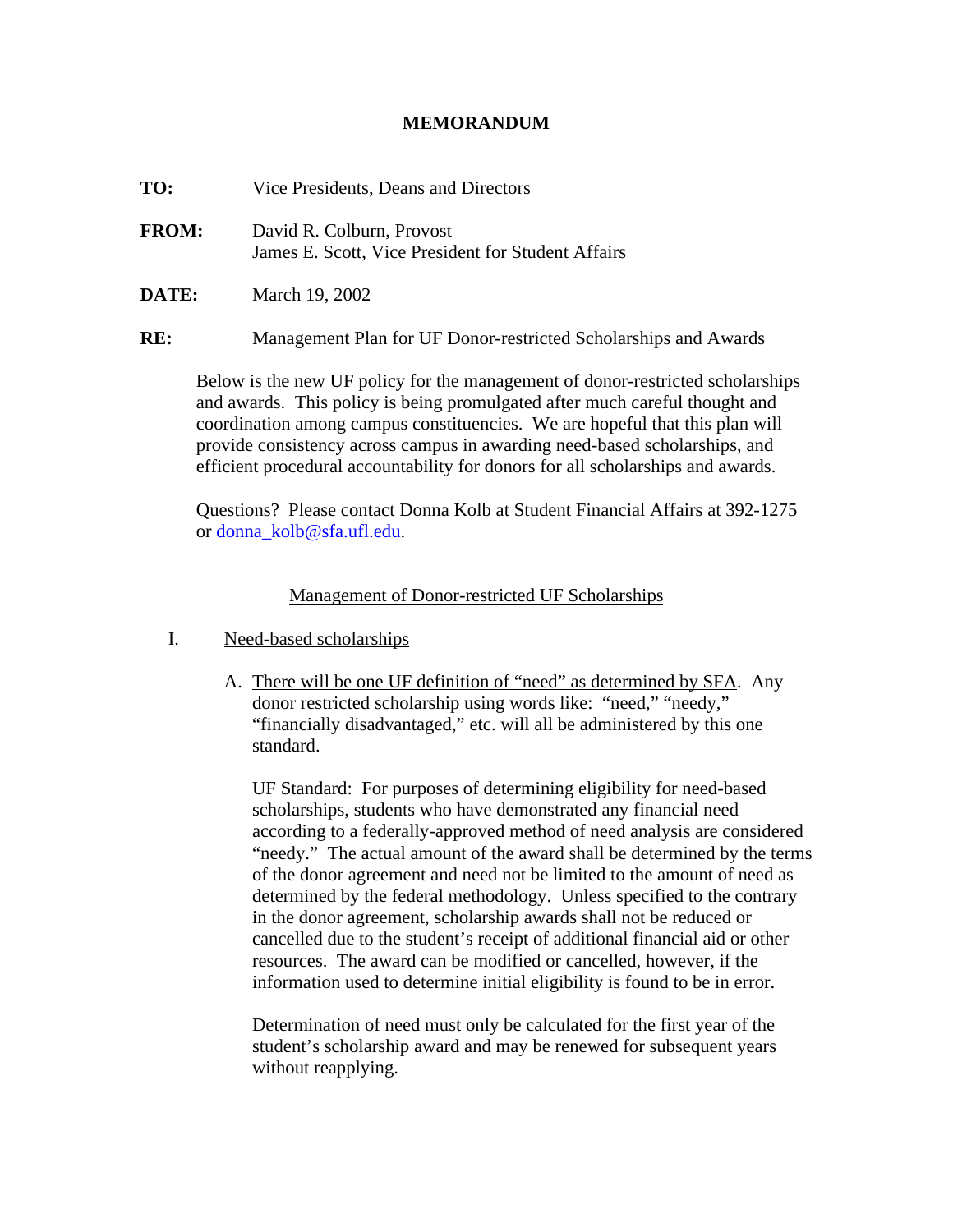B. Scholarships that are exclusively or primarily need-based will be managed by Student Financial Aid (SFA). SFA will be the University of Florida Foundation (UFF) fund administrator and SFA will authorize all such disbursements to UF Finance and Accounting.

> ex: sole restriction is "need," or "scholarship is to be awarded to "needy student in Engineering."

 C. College or Unit managed need-based scholarships: If a donor-restricted scholarship includes a number of restrictions or factors, among which is "need," and this scholarship is best managed by the College or Unit, then the College/Unit will be the UFF fund administrator.

> ex: "scholarship to needy Finance majors in the Warrington College of Business with an interest in banking."

The plan for management of such scholarship will be documented in writing between the College/Unit and SFA. The College/Unit must use the UF definition of need as calculated by SFA to determine need eligibility before awarding these scholarships; the student must be certified by SFA as "needy." SFA will be notified of each such scholarship award on SFA's Student Notification Document (SND) form. SFA will be the sole disbursing authority for these scholarships, that is, all such scholarships will be authorized for payment by SFA.

D. Business Ethics Match Scholarships will be managed either by SFA or the College/Unit as appropriate. SFA will develop a standard certification form for the required documented community service (minimum 10 hours). In addition, the requirement that the student recipient take at least one credit hour of an approved business ethics course shall be satisfied by the student before his or her senior year; such completion will be a requirement for registration in the senior year. Failure to take this course will cause a "hold" to be placed on the student's record.

## II. Management of non-need based scholarships

A. Donor restrictions, including preferences, must be honored. The College/Unit must implement applications and processes to safeguard that these criteria are met. The College/Unit will be the UFF Fund Administrator.